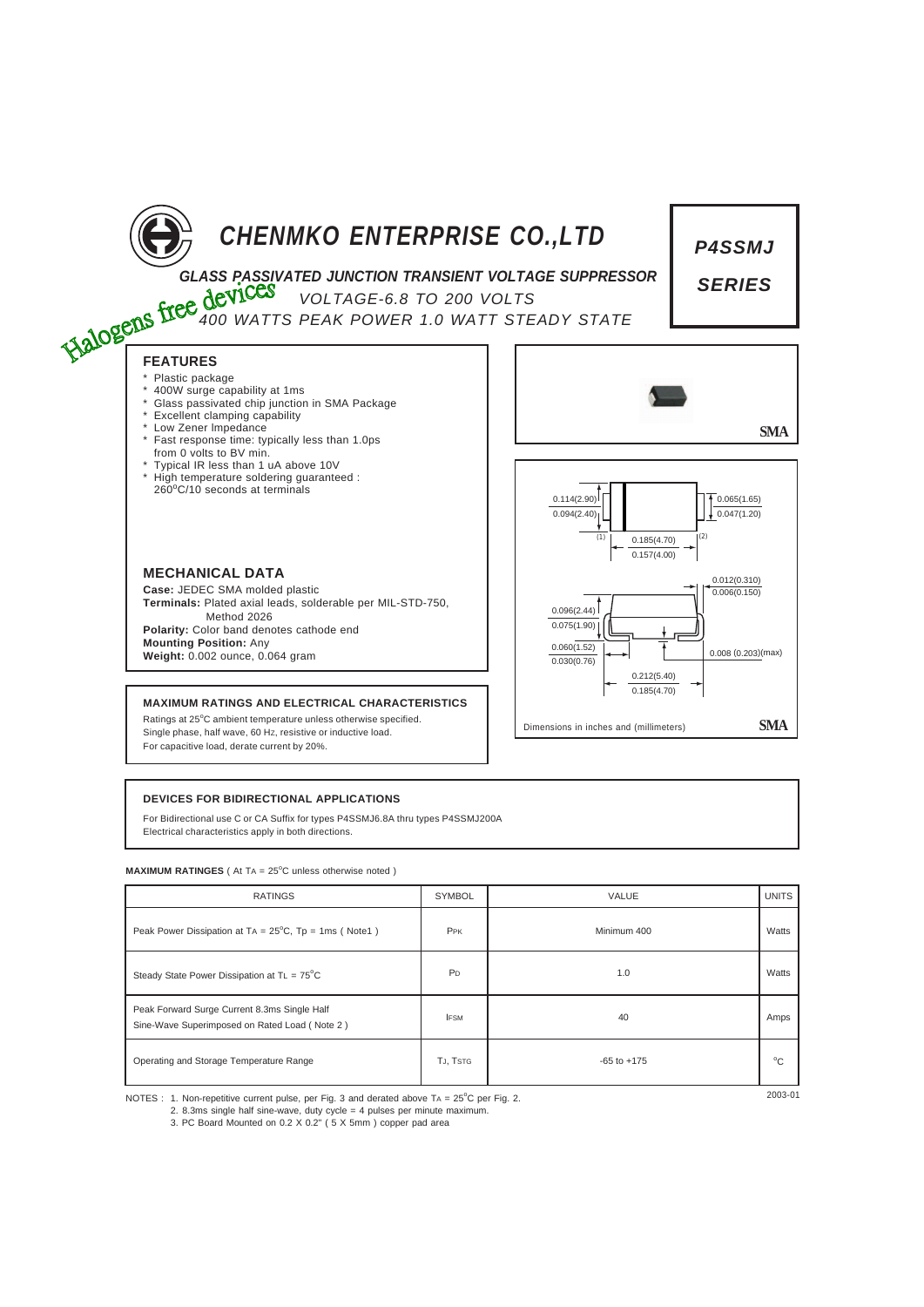|                       | Breakdown Voltage            |      |              | Working<br>Peak    | Maximum<br>Reverse | Maximum<br>Reverse  | Maximum<br>Reverse               | Maximum<br>Temperature |          |
|-----------------------|------------------------------|------|--------------|--------------------|--------------------|---------------------|----------------------------------|------------------------|----------|
| <b>PRODUCT</b><br>NO. | <b>VBR</b><br>Volts (NOTE 1) |      | @ IT<br>(mA) | Reverse<br>Voltage | Leakage<br>at Vrwm | Current<br>(NOTE 2) | Voltage<br>at Irsm<br>(clamping) | Coefficient<br>of Vbr  |          |
|                       | MIN.                         | NOM. | MAX.         |                    | Vrwm $(V)$         | Ir $( uA )$         | Irsm $(A)$                       | $V$ rsm $(V)$          | $(*\%C)$ |
| P4SSMJ6.8AGP          | 6.45                         | 6.8  | 7.14         | 10                 | 5.80               | 1000                | 40                               | 10.5                   | 0.057    |
| P4SSMJ7.5AGP          | 7.13                         | 7.5  | 7.88         | 10                 | 6.40               | 500                 | 37                               | 11.3                   | 0.061    |
| P4SSMJ8.2AGP          | 7.79                         | 8.2  | 8.61         | 10                 | 7.02               | 200                 | 35                               | 12.1                   | 0.065    |
| P4SSMJ9.1AGP          | 8.65                         | 9.1  | 9.55         | 1.0                | 7.78               | 50                  | 31                               | 13.4                   | 0.068    |
| P4SSMJ10AGP           | 9.5                          | 10   | 10.5         | 1.0                | 8.55               | 10                  | 29                               | 14.5                   | 0.073    |
| P4SSMJ11AGP           | 10.5                         | 11   | 11.6         | 1.0                | 9.40               | 5.0                 | 27                               | 15.6                   | 0.075    |
| P4SSMJ12AGP           | 11.4                         | 12   | 12.6         | 1.0                | 10.2               | 5.0                 | 25                               | 16.7                   | 0.078    |
| P4SSMJ13AGP           | 12.4                         | 13   | 13.7         | 1.0                | 11.1               | 5.0                 | 23                               | 18.2                   | 0.081    |
| P4SSMJ15AGP           | 14.3                         | 15   | 15.8         | 1.0                | 12.8               | 5.0                 | 20                               | 21.2                   | 0.084    |
| P4SSMJ16AGP           | 15.2                         | 16   | 16.8         | 1.0                | 13.6               | 5.0                 | 19                               | 22.5                   | 0.086    |
| P4SSMJ18AGP           | 17.1                         | 18   | 18.9         | 1.0                | 15.3               | 5.0                 | 17                               | 25.2                   | 0.088    |
| P4SSMJ20AGP           | 19.0                         | 20   | 21.0         | 1.0                | 17.1               | 5.0                 | 15                               | 27.7                   | 0.090    |
| P4SSMJ22AGP           | 20.9                         | 22   | 23.1         | 1.0                | 18.8               | 5.0                 | 14                               | 30.6                   | 0.092    |
| P4SSMJ24AGP           | 22.8                         | 24   | 25.2         | 1.0                | 20.5               | 5.0                 | 13                               | 33.2                   | 0.094    |
| P4SSMJ27AGP           | 25.7                         | 27   | 28.4         | 1.0                | 23.1               | 5.0                 | 11.2                             | 37.5                   | 0.096    |
| P4SSMJ30AGP           | 28.5                         | 30   | 31.5         | 1.0                | 25.6               | 5.0                 | 10                               | 41.4                   | 0.097    |
| P4SSMJ33AGP           | 31.4                         | 33   | 34.7         | 1.0                | 28.2               | 5.0                 | 9                                | 45.7                   | 0.098    |
| P4SSMJ36AGP           | 34.2                         | 36   | 37.8         | 1.0                | 30.8               | 5.0                 | 8.4                              | 49.9                   | 0.099    |
| P4SSMJ39AGP           | 37.1                         | 39   | 41.0         | 1.0                | 33.3               | 5.0                 | 7.8                              | 53.9                   | 0.100    |
| P4SSMJ43AGP           | 40.9                         | 43   | 45.2         | 1.0                | 36.8               | 5.0                 | 7.1                              | 59.3                   | 0.101    |
| P4SSMJ47AGP           | 44.7                         | 47   | 49.4         | 1.0                | 40.2               | 5.0                 | 5.0                              | 64.8                   | 0.101    |
| P4SSMJ51AGP           | 48.5                         | 51   | 53.6         | 1.0                | 43.6               | 5.0                 | 6.0                              | 70.1                   | 0.102    |
| P4SSMJ56AGP           | 53.2                         | 56   | 58.8         | 1.0                | 47.8               | 5.0                 | 5.5                              | 77.0                   | 0.103    |
| P4SSMJ62AGP           | 58.9                         | 62   | 65.1         | 1.0                | 53.0               | 5.0                 | 5.0                              | 85.0                   | 0.104    |
| P4SSMJ68AGP           | 64.6                         | 68   | 71.4         | 1.0                | 58.0               | 5.0                 | 4.6                              | 92.0                   | 0.104    |
| P4SSMJ75AGP           | 71.3                         | 75   | 78.8         | 1.0                | 64.1               | 5.0                 | 4.1                              | 103                    | 0.105    |
| P4SSMJ82AGP           | 77.9                         | 82   | 86.1         | 1.0                | 70.1               | 5.0                 | 3.7                              | 113                    | 0.105    |
| P4SSMJ91AGP           | 86.5                         | 91   | 95.5         | 1.0                | 77.8               | 5.0                 | 3.4                              | 125                    | 0.106    |
| P4SSMJ100AGP          | 95.0                         | 100  | 105          | 1.0                | 85.5               | 5.0                 | 3.1                              | 137                    | 0.106    |
| P4SSMJ110AGP          | 105                          | 110  | 116          | 1.0                | 94.0               | 5.0                 | 2.8                              | 152                    | 0.107    |
| P4SSMJ120AGP          | 114                          | 120  | 126          | 1.0                | 102                | 5.0                 | 2.5                              | 165                    | 0.107    |
| P4SSMJ130AGP          | 124                          | 130  | 137          | 1.0                | 111                | 5.0                 | 2.3                              | 179                    | 0.107    |
| P4SSMJ150AGP          | 143                          | 150  | 158          | 1.0                | 128                | 5.0                 | 2.0                              | 207                    | 0.108    |
| P4SSMJ160AGP          | 152                          | 160  | 168          | 1.0                | 136                | 5.0                 | 1.9                              | 219                    | 0.108    |
| P4SSMJ170AGP          | 162                          | 170  | 179          | 1.0                | 145                | 5.0                 | 1.8                              | 234                    | 0.108    |
| P4SSMJ180AGP          | 171                          | 180  | 189          | 1.0                | 154                | 5.0                 | 1.7                              | 246                    | 0.108    |
| P4SSMJ200AGP          | 190                          | 200  | 210          | 1.0                | 171                | 5.0                 | 1.53                             | 274                    | 0.108    |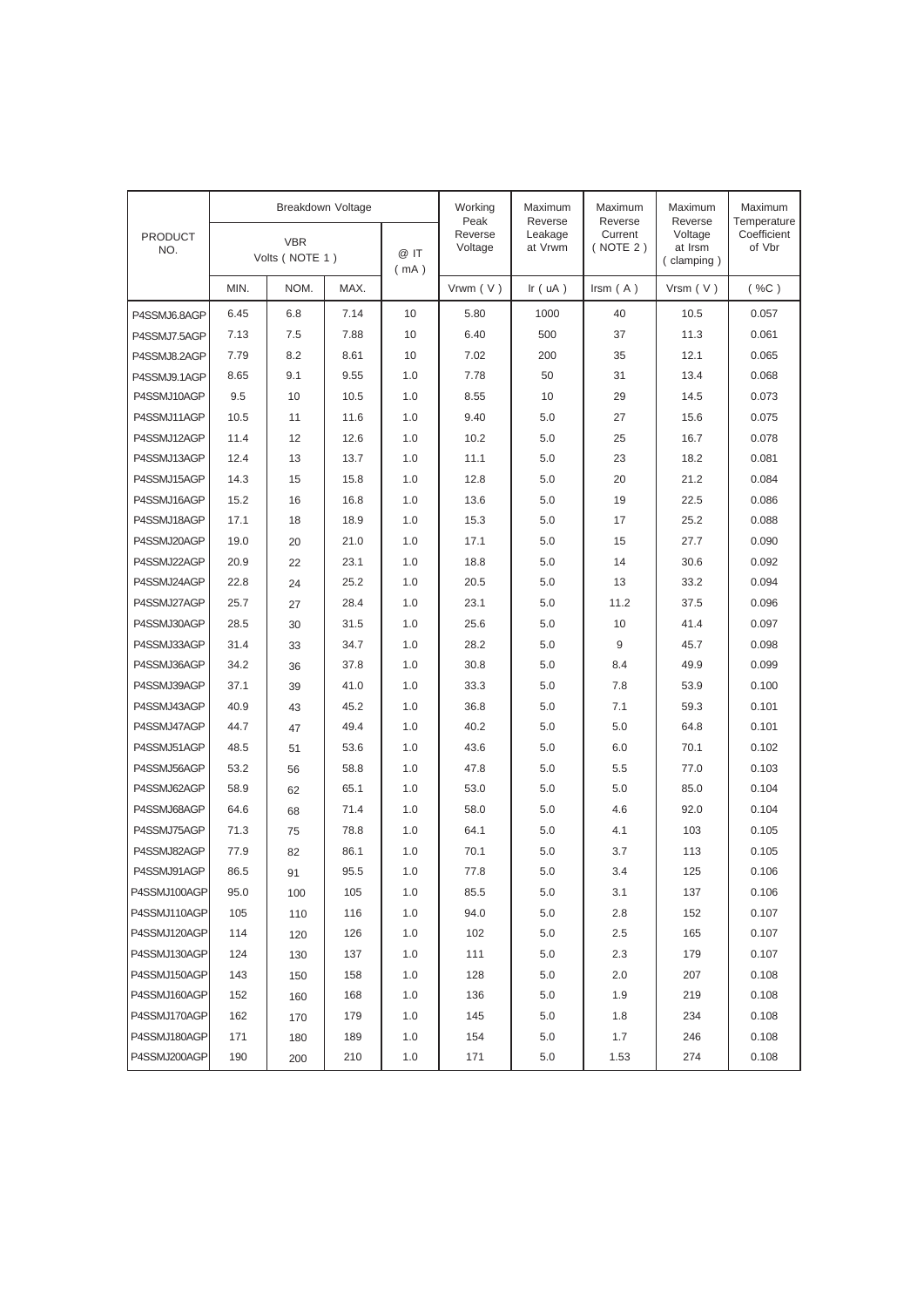